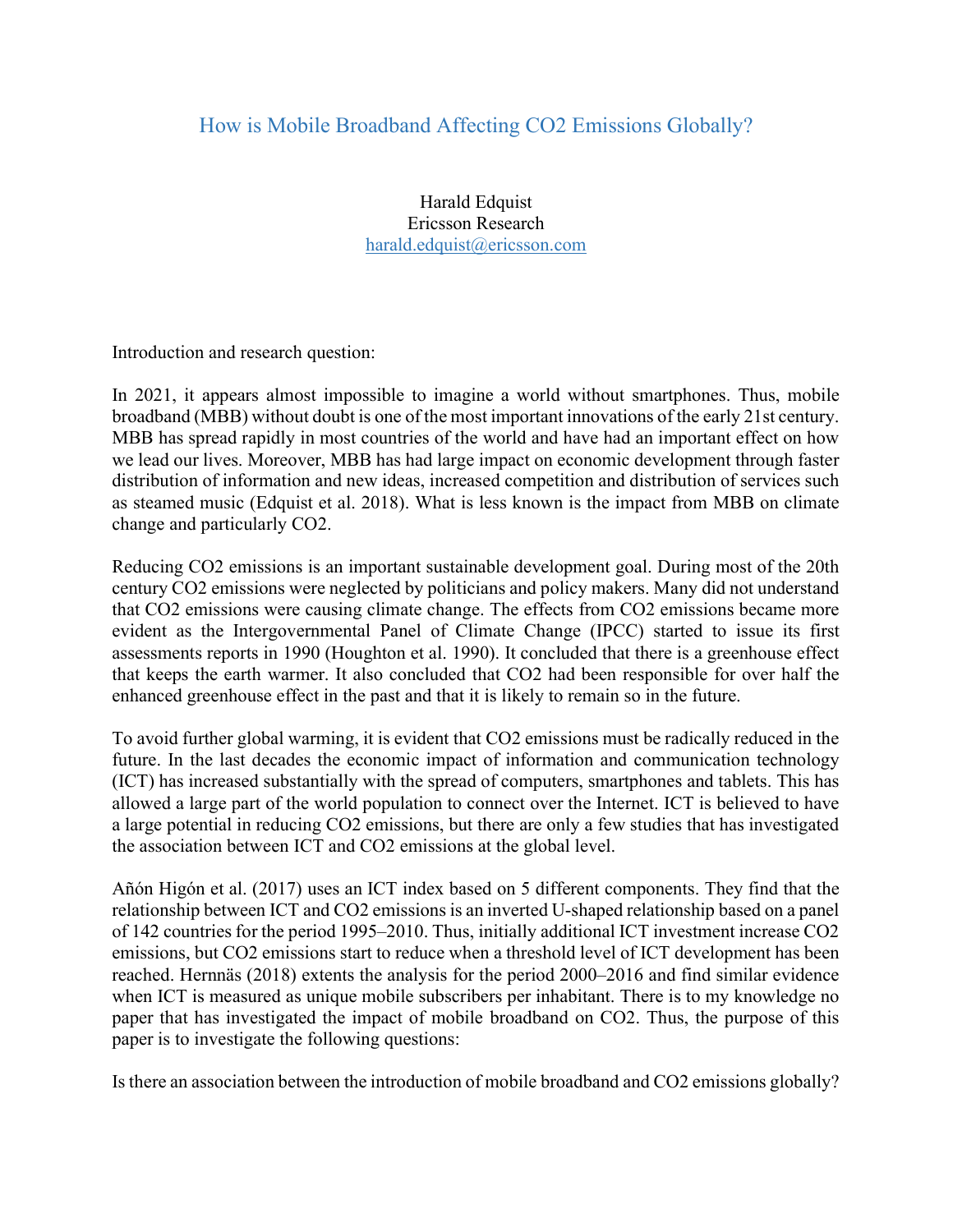To what extent has the diffusion of mobile broadband affected CO2 globally?

Methodology:

The method used in this paper will be based on econometrics. In order to test if there is a direct impact when MBB is introduced a difference-in-difference specification is used:

ln CO2cap\_i,t = B1 + B2\*D\_i,t + B3\*ln GDPcap\_i,t + B4\*T\_t +  $(\alpha$  i+ε\_i,t) (1)

where CO2cap  $\dot{i}$ , t is carbon dioxide per capita at time t in each country i. D  $\dot{j}$ , t is a dummy variable which takes the value 0 before MBB is introduced and 1 when MBB is introduced. GDPcap i,t is real GDP per capita at constant 2017 national prices (in 2017 US\$). T\_t is a set of year dummy variables that control for economic shocks. Finally,  $\alpha$  i is a set of unobserved country specific effects and  $\varepsilon$  i,t is the error term.

Over time MBB may also have a continuous impact. As argued in the literature section, it can be driven both by negative impact on CO2 from energy savings, smarter transport etc. However, there might also be positive impact from ICT due to rebound effects. To capture this association the following model is used:

ln CO2cap i,t = B1 + B2\*MBBpen i,t + B3\*ln GDPcap i,t + B4\*X i,t + B5\*T i,t + ( $\alpha$  i+ε i,t)

where MBB penetration measured as the share of MBB connections in total connections for a particular country i.  $X$  i,t is additional control variables.

Expected results:

ICT and MBB can have both positive and negative effects on CO2 (Erdmann and Hilty 2010). The direct effects are often negative and defined as the impacts of the lifecycle of ICT hardware and software. The indirect effects are the potential for MBB to lower emissions. For example, MBB supports more efficient use of energy, better industrial processes and reduced demand for transportation. This implies that MBB drives dematerialization and productivity resulting in less resources being used and thus resulting in lower CO2 emissions.

The rebound effects are the changes in demand that is the result of productivity gains. Already in the 19th century, the English economist William Stanley Jevons observed that the consumption of coal soared, despite the improvement of the steam engine (Jevons 1865). Thus, increased productivity leads to increased demand that may increase the total consumption in the economy. These effects are known as rebound effects and may have both positive and negative impacts on CO2. It remains to be seen which of the effects that dominates.